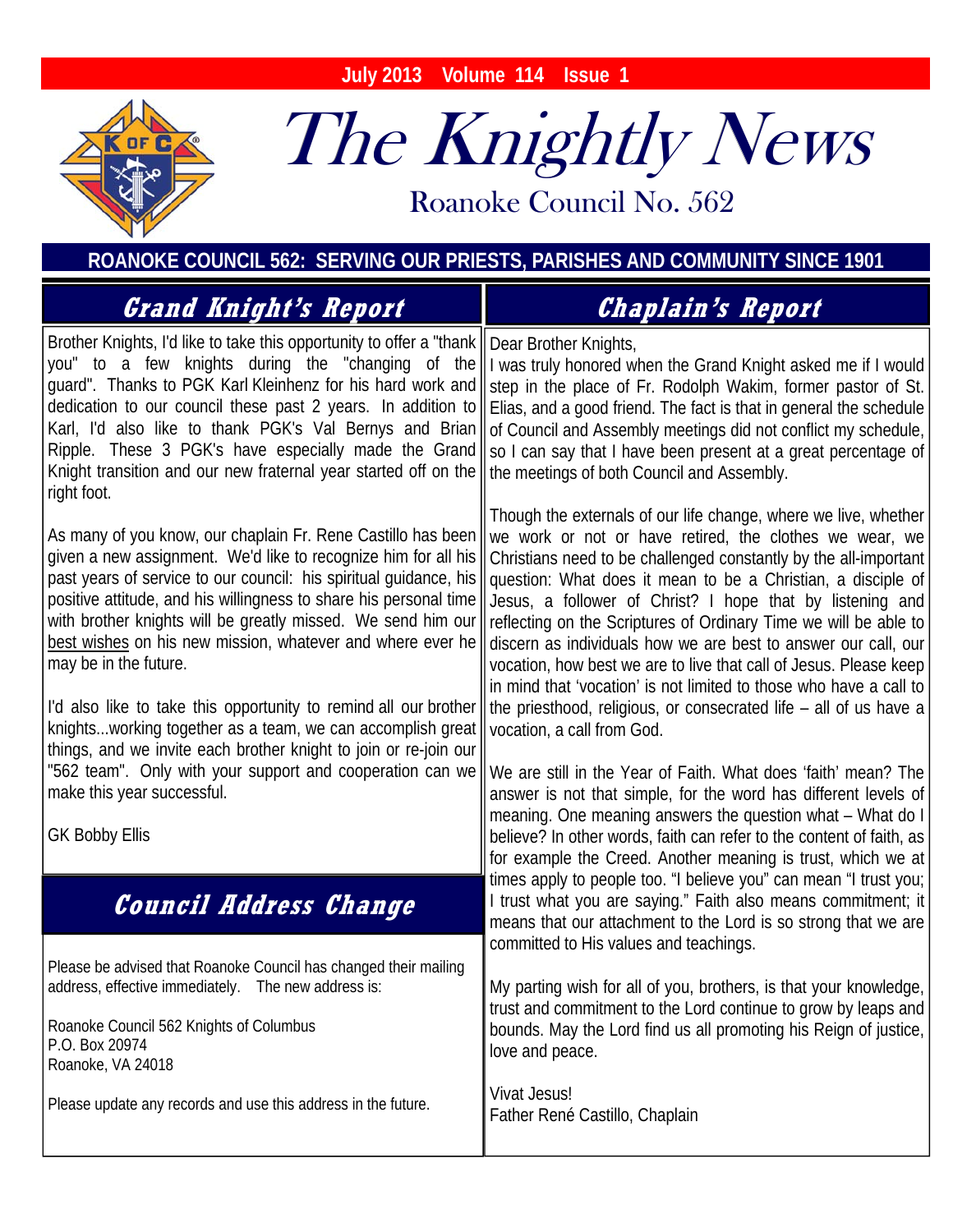#### $V$ olume 114, Issue 1  $\rho_{age}$  2

| <b>Council Officers</b>           |                                       |                      |  |
|-----------------------------------|---------------------------------------|----------------------|--|
| <b>Grand Knight</b>               | <b>Bobby Ellis</b>                    | 520-5082             |  |
| Dep. Grand Knight                 | <b>Bill DeBerry</b>                   | 343-7849             |  |
| Chaplain                          | Vacant                                |                      |  |
| Chancellor                        | Pat Reidy                             | 725-8206             |  |
| Recorder                          | <b>Stephen Ratliff</b>                | 774-4796             |  |
| Financial Sec.                    | Mike Lazzuri                          | 774-8482             |  |
| Treasurer                         | <b>Brian Ripple</b>                   | 776-8285             |  |
| Lecturer                          | Alex Nelson                           | 774-5079             |  |
| Advocate                          | P.J. Lyons                            | 562-8332             |  |
| Warden                            | Eric Schmucker                        | 309-1417             |  |
| Inside Guard                      | Joseph Colosimo                       | 989-7969             |  |
| Outside Guard                     | Steve Wirth                           | 797-8812             |  |
| Trustee, 3rd Year                 | Karl Kleinhenz                        | 397-4028             |  |
| Trustee, 2nd Year                 | <b>Bob Canfield</b>                   | 774-7554             |  |
| Trustee, 1st Year                 | Richard Sparks                        | 563-1387             |  |
|                                   | <b>Committee Chairmen</b>             |                      |  |
| Program Director                  | John Krumpos                          | 989-1985             |  |
| <b>Council Activities</b>         | <b>Bill DeBerry</b>                   | 343-7849             |  |
|                                   | Glen Waldis                           | 982-0835             |  |
| <b>Community Activities</b>       | Joe Colosimo                          | 989-7969             |  |
| <b>Family Activities</b>          | Alex Nelson                           | 774-5079             |  |
|                                   | Tom Huck 740-749-3018                 |                      |  |
| Youth Activities                  | Eric Schmucker                        | 309-1417             |  |
| <b>Church Activities</b>          | Pat Reidy                             | 725-8206             |  |
| Pro Life Activities               |                                       |                      |  |
| <b>KOVAR</b>                      | Don Feick                             | 774-0187             |  |
|                                   | John Krumpos                          | 960-1825             |  |
| Newsletter                        | Glen David Waldis                     | 982-0835             |  |
| Kitchen                           | Tom Engl                              | 989-3708             |  |
|                                   | John Church                           | 588-7968             |  |
|                                   | Mike Lazzuri<br><b>Steve Wirth</b>    | 774-8482<br>797-8812 |  |
| <b>Basketball Tournament</b>      |                                       |                      |  |
| <b>KCIC</b>                       | Karl Kleinhenz                        | 982-8140             |  |
|                                   | Joe Devlin                            | 206-2622             |  |
| Pool                              | Jim Donckers                          | 345-3902             |  |
|                                   | Joe Devlin                            | 206-2622             |  |
|                                   | George Cuadrado                       | 989-1758             |  |
|                                   | P.J. Lyons                            | 562-8332             |  |
| Membership                        | Dave Chopski                          | 344-0901             |  |
|                                   | <b>Charles Hatcher</b>                | 314-3360             |  |
|                                   | <b>Steve Wirth</b>                    | 520-2885             |  |
| Home Improvements                 | Paul Yengst                           | 556-8883             |  |
| House                             | Joe Colosimo                          | 989-7069             |  |
|                                   | Jan Hodnett                           | 772-4215             |  |
| Club Room                         | Jim Sullivan                          | 774-7034             |  |
| Ceremonials                       | Dave Chopski                          | 344-0901             |  |
| Canfield Scholarship              | <b>Bobby Ellis</b>                    | 520-5082             |  |
|                                   | Jim Sullivan                          | 774-7034             |  |
|                                   | Mike Gibson                           | 989-4980             |  |
|                                   | <b>Joe Moses</b>                      | 389-0309             |  |
| <b>Retention Committee</b>        | <b>Bob Canfield</b>                   | 774-7554             |  |
|                                   | <b>Bill DeBerry</b><br>Karl Kleinhenz | 343-7849             |  |
|                                   | <b>Bob Canfield</b>                   | 397-4028<br>774-7554 |  |
| Historian                         | <b>Bill Howard</b>                    | 989-9399             |  |
| RC School Board Rep.              | Alex Nelson                           | 774-5079             |  |
| OLN Parish Rep.                   | Don Feick                             | 774-0187             |  |
| St. Elias Parish Rep.             | Jim Donckers                          | 345-3902             |  |
| St. Andrews Parish Rep.P.J. Lyons |                                       | 562-8332             |  |
| Insurance Rep.                    | Ken Bagnasco                          | 888-211-9478         |  |

**IN CASE OF ILLNESS, NEED OR DEATH,** 

**PLEASE NOTIFY ONE OF THE FOLLOWING:**  Grand Knight 520-5082 **Chaplain** Financial Sec. 774-8482 **562 COUNCIL HOME**  3136 Harris Street, Roanoke, VA 24015 Mail: PO Box 209724, Roanoke, VA 24018 Phone: 540-774-8296

### **Installation of Officers**

The Installation of the New Officers for the 2013-2014 term will be held at the Council Home on Monday July  $15<sup>th</sup>$  at 7 PM. All Officers should be in attendance. All Knights, wives, and guests are invited for this special event. A social will follow the installation. Come and congratulate the new officers for stepping up and helping lead the Council.

For more information you can contact John Krumpos or Bobby Ellis.

## **Happy Birthday Brother Knights!**

James R. Specht Kevin L. Wagner Donald J. Feick James K. Dill Robert LA. Keeley Melvin A. Richardson Michaael T. Kupec Michael R. Whelan Pierre A. Ellis Thomas J. Young Daniel W. O'Dell

Brian E. Brindle, Jr. Jay L. Assenat Edward C. Bradley Fred C. Ellis Frank J. Haranzo III David Ray Boyer William Kirk Wright Anthony Nassib R.Azar Michael J. Wheeler William T. DeBerry, Jr. Paul W. Yengst III

John C. Anderson David E. Bittel Kenneth R. Smith Gary A. Kehres John D. Church Thomas F. Engl, Jr.

#### **PROGRAM DIRECTOR'S REPORT**

Brothers, as we look back on the past year, we can take pride in several major accomplishments. These include a stupendous effort that resulted in the purchase of an ultrasound machine for the Blueridge Women's Center, the collection of a record amount for KOVAR and hosting the State Knights of Columbus Convention which was praised by the State Officers and the Supreme Representative. We all owe many thanks for those who helped make these happen.

I would be remiss if I did not take a moment to comment on the results of our several Social Events. All of our major Social events were successful. Yes, it would have been gratifying if more Knights and Ladies would have attended, but those who did attend enjoyed themselves. The one issue that remains troubling is those who indicate that they were coming, but then don't show. Most of these absences are due, no doubt, to unavoidable last minute conflicts. While this is quite understandable, the problem is that food is purchased based upon the number of reservations. As a result, we have excess food and reduced income, which hurt the Council's finances. As an example, the income from the Clergy Night Appreciation Dinner was less than the cost. Though the loss was not substantial, we would have netted approximately \$200 for our Seminarian Scholarship Program if all had attended.

We really want you to attend our Socials! We want you to continue to make your reservations, knowing full well that the vagaries of life will prevent some from attending the events. What we are suggesting is that, should your plans take a last moment turn, and you are unable to attend, those who are financially able should send the Council a check to cover the cost of their meal. Enough said!

Summer time is a normally slow. Newly elected Council Officers will be taking July to organize for the coming year. No events are currently planned for July. We will be bringing the women…wives, significant others and daughters...together during the August 19<sup>th</sup> Social Night to socialize and to discuss what and how they want to assist us in our projects and our Socials.

John Krumpos, Program Director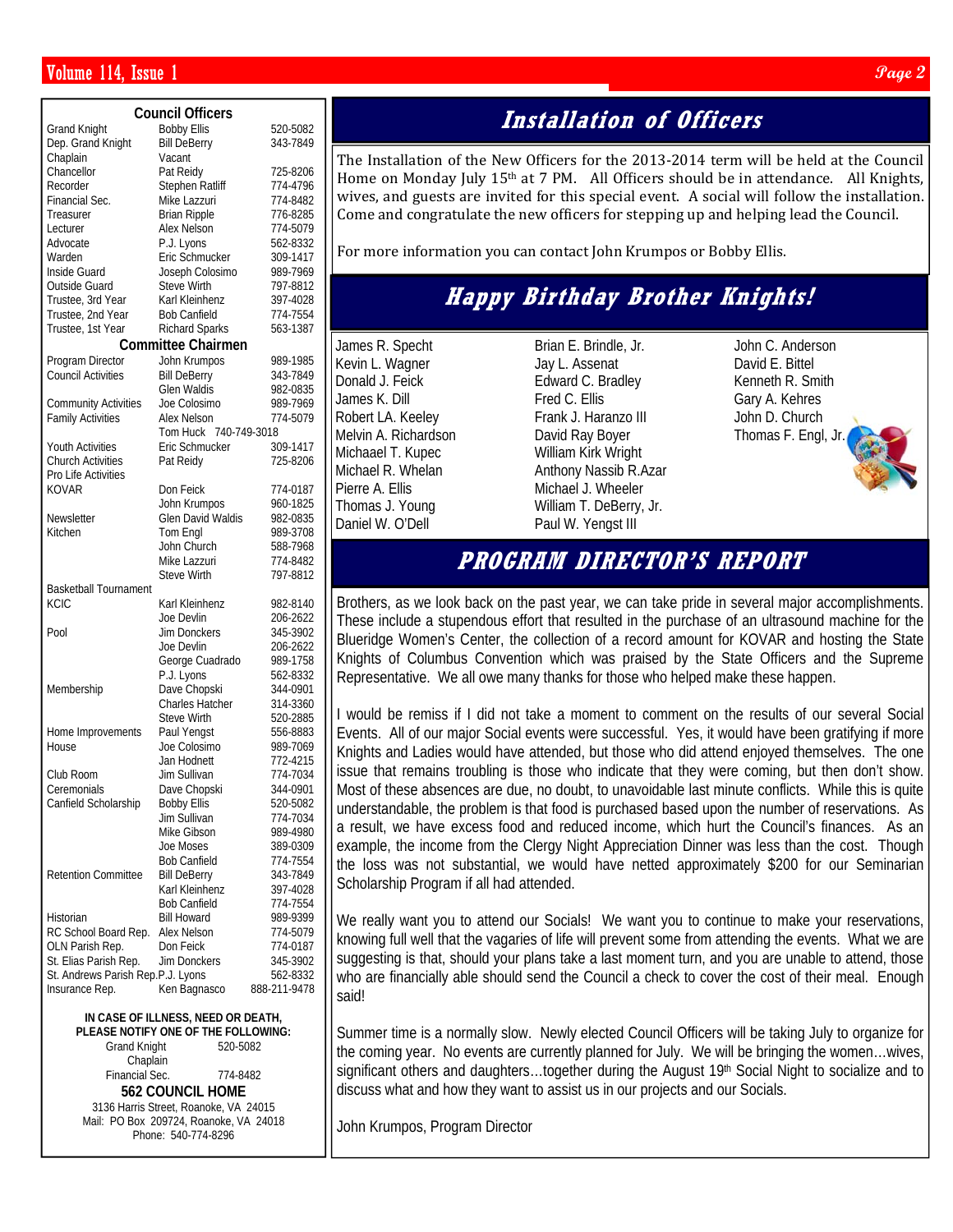#### **KOVAR KORNER**

The KOVAR collections have all been completed and the results are in! In spite of some nasty weather during the "Tootsie Roll drive you were able to raise a grand total of \$5,666 which was an increase of over 11% over the 2012 total!!

The five locations where we collected donations were the Kroger stores at Tanglewood Mall, Towers Mall, Cave Spring Corners and Vinton along with WalMart on #220 South at Clearbrook. Also included in this amount is the collections raised from the counter displays at Brother Joe Moses's Melrose Hardware, Brother Bobby Ellis's Thunderbird Club, Montano's Restaurant which is owned and run by Brothers Phil and Martie Montano, Aesy's Restaurant owned by Eddie Joe Aesy as well as the display on the bar at the Council Home.

Involved in the collection of donations at the above mentioned stores were over 40 of our brothers, as well as 4 wives, about 8 children or grandchildren of Knights and 5 potential Squires from Roanoke Catholic!

Please make it a point to visit and patronize the above establishments who have worked with our Council and KOVAR to make this year such a huge success. When you are in these stores, take a minute to ask for the Manager and thank him or her for allowing Council #562 to collect contributions for God's Special People who have Intellectual Disabilities. Don't forget those businesses above owned and operated by our Brother Knights...they are all great places to get your hardware items and eat and enjoy a refreshing beverage!!

We would like to acknowledge the hard work of PSD Bill Howard and PGK Jim Donckers and his wife Wanda who Captained the Cave Spring and Towers Kroger locations and who got their respective teams lined up. Finally, Joe Colosimo was a tireless phone caller and made it possible for we co-chairs of the KOVAR committee to fill in the shifts which contributed mightily to the success of this effort!

John Krumpos & Don Feick KOVAR Co-Chairmen



**Nika (in front left) and Anna Van der Linden along with their sister Jessica on the right await the next onslaught of shoppers under the watchful eyes of their mother, Christina who is seated far right. Their father is Brian Van der Linden.** 



#### **CANFIELD SCHOLARSHIP RECIPIENTS NAMED**

The Canfield Scholarship Committee has met and after thoughtful deliberation has selected this year's recipients. The Committee wishes to thank all those who took the time to make application for this year's funds. All who applied are truly worthy of our consideration.

However, it was our formidable task to select only ten of those applicants for our awards.

The Committee has chosen: **Laurie George, Ben Ripple, Ruth Boylan, Daniel Rowem Colman Largen, Andrea VanKerckhove, Amy Waddell, Victoria DeGolyler, Sarah Aesy, and Christopher Talevi** to receive \$500.00 for the academic year 2013  $-2014.$ 

Congratulations to all those selected. Best wishes to all who made application and continue to excel in all your academic and personal endeavors.

Respectfully submitted, Canfield Scholarship Committee

#### **Clergy Night Dinner**

The Clergy Night Dinner was held on Monday, May  $20<sup>th</sup>$  in appreciation of the area clergy. The food prepared by Tom Engl and the kitchen staff was excellent. The service provided in the dining room by the St Elias Youth Group was prompt and attentive. Bill Howard provided pleasant banter as our Master-of-Ceremonies. Dr. Bryan Smith, Pastor, of First Baptist Church in Roanoke was an entertaining guest speaker. We wish to thank all those that organized, participated and mostly the Priests and Deacons that attended for making the evening enjoyable.

Pat Reidy – Church Activities Chairman John Krumpos – Program Director